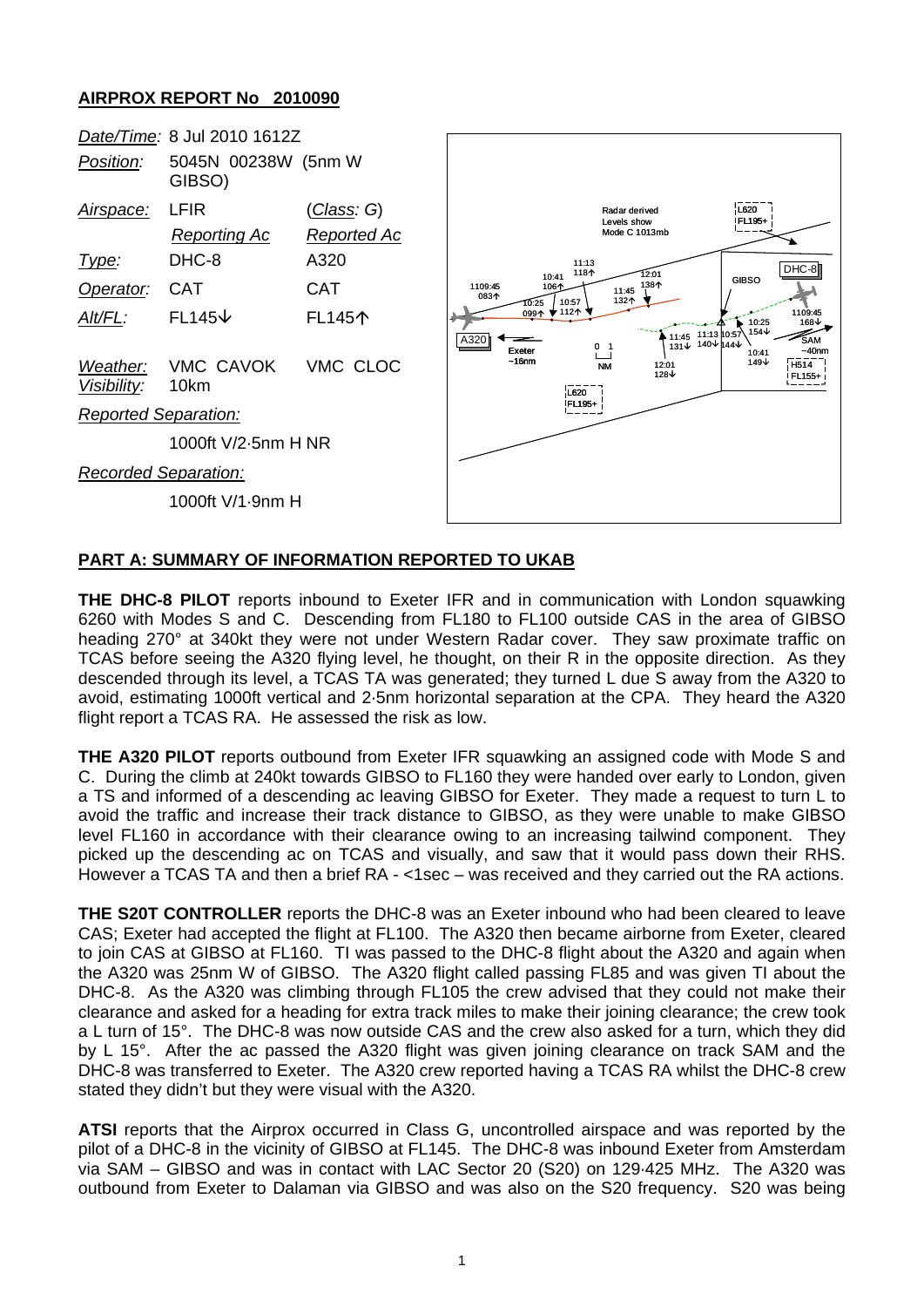operated by a Tactical Controller (T) and Planning Controller (P). The Airprox occurred at 1612 and at this time there was no Western Radar service available for traffic into and out of Exeter: operational hours on the date of the incident were between 0630 and 1330 (UTC).

At 1557 the DHC-8 flight called S20, maintaining FL240 and routeing towards SAM. The DHC-8 was under a RCS and shortly after this, the S20(T) instructed the DHC-8 to route direct to GIBSO and descend to FL190. S20(P) issued an airways joining clearance direct to Exeter for the departing A320 in accordance with MATS Part 2 procedures: on-track GIBSO, FL160.

For Exeter departures excluding LATCC (Mil): (paragraph 2.6.4.1.2) states:

'All Exeter departures flight-planned to join the ATS route structure at GIBSO/SAM will require Exeter ATC to request a joining clearance from S20. The aircraft shall be transferred directly from Exeter to S20.

… the S20 Planner…, subject to the traffic situation, will issue a joining clearance (which will be passed to Exeter by the S20 Assistant).

… Exeter ATC will turn (the aircraft) on track GIBSO/SAM, subject all traffic.

… The aircraft will be released to LAC S20, on the notified contact frequency, when the aircraft is clear of all traffic'.

At 1603:38 the DHC-8 flight was informed that, *"...Exeter will accept you at flight level one hundred you're to le [part word] cleared to leave controlled airspace by descent"*. This was read-back correctly by the DHC-8 pilot and the Mode S SFL on the situation display was observed to change to FL100. At 1606:09 the A320 was observed to become airborne from Exeter, passing FL010 for FL050. The flight worked Exeter Approach before transfer to S20. Shortly after this at 1606:20 the DHC-8 was advised, *"...just be advised there is erm opposite direction traffic there's one just getting airborne off Exeter will be joining GIBSO at flight level one six zero"*. This was acknowledged and the TI was updated at 1608:10, *"...the er previously mentioned traffic is passing flight level four five and he's oh at two five twenty-five miles to run to GIBSO"*. At this time the DHC-8 was 12nm E of GIBSO passing FL205 in the descent to FL100.

The A320 flight called S20 at 1609:20 routeing direct to GIBSO and climbing FL160. S20(T) immediately informed the A320, *"...be advised there is opposite direction traffic is five miles to the east of GIBSO passing flight level one seven three in the descent flight level one hundred"*. The A320 pilot replied, *"Er sorry you were stepped on say again please"*. S20(T) then transmitted 1609:42, *"...traffic information there is five miles to the east of GIBSO a opposite direction traffic descending out of flight level one six seven in the drop to descend to flight level one hundred"*.

CAP493 Manual of Air Traffic Services Part 1, Section 1 Chapter 5 paragraph 1.2.2 Type of Surveillance Services states:

'Pilots must be advised if a service commences, terminates or changes when:

- a) they are operating outside controlled airspace; or
- b) they cross the boundary of controlled airspace'.

The A320 pilot reported being given a TS. The UK AIP ENR 1.1.2 Para 2 Service Principles states:

'Within Class G airspace, regardless of the service being provided, pilots are ultimately responsible for collision avoidance and terrain clearance, and they should consider service provision to be constrained by the unpredictable nature of this environment.

A pilot shall determine the appropriate service for the various phases and conditions of flight and request that service from the controller/FISO. …

Controllers will make all reasonable endeavours to provide the service that a pilot requests. However, due to finite resources or controller workload, tactical priorities may influence service availability. …

Agreements can be established between a controller and a pilot such that the operation of an aircraft is laterally or vertically restricted beyond the core terms of the Basic Service or Traffic Service.'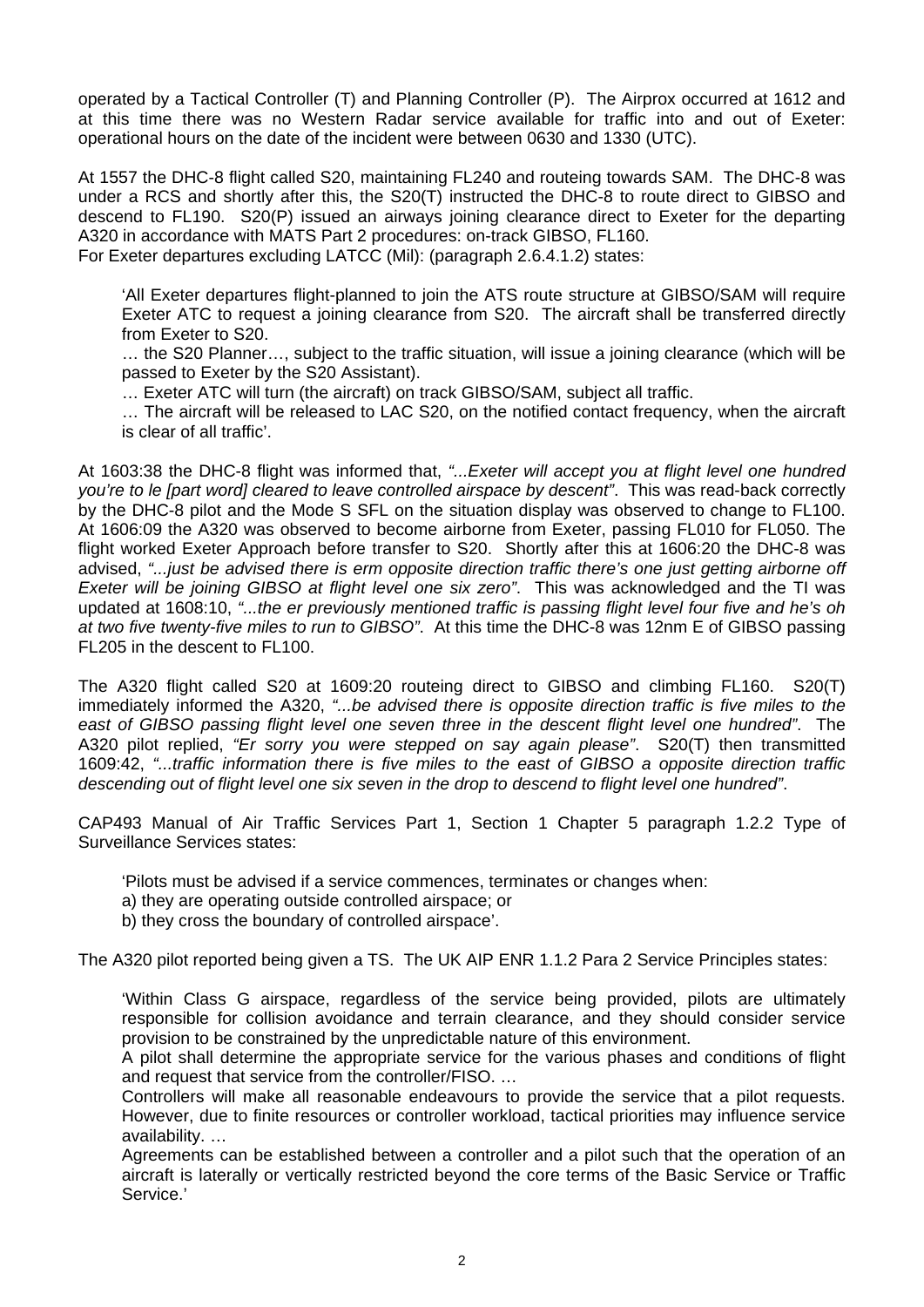CAP493 Section 1 Chapter 11 paragraph 2.7.1 Appropriate Type of Service states:

'A pilot shall determine the appropriate service for the various phases and conditions of flight and request that service from the controller. If a pilot fails to request a service, the controller should normally ask the pilot to specify the service required…'

In addition, paragraph 2.8.1 Standard Application of Service states:

'Fundamental to the provision of the UK FIS outside controlled airspace is the standard application of the services to prevent the boundaries between the services becoming confused. Agreement to provide a service and acknowledgement of that level of service by a controller and pilot respectively, establishes an accord whereby both parties will abide with the definitions of the service…'

At 1610:25 the DHC-8 left CAS 2·5nm E of GIBSO, passing FL154 in the descent.

At 1610:40 the A320 pilot reported that the ac would not make the required FL160 by GIBSO and requested a turn to increase track mileage. The S20(T) replied, *"A320 c/s you can turn left er fifteen degrees"*. At this time the A320 was 13nm W of GIBSO passing FL106 in the climb. The DHC-8 crossed GIBSO at 1610:57, making a slight R turn towards Exeter. The S20(T) then updated the DHC-8's TI on the A320, *"...the traffic is now in your one o'clock range of ten miles passing flight level one one six*'. At 1611:15 the DHC-8 flight replied *"...er we'd like to turn left to avoid this traffic if possible"*. S20(T) then stated, *"...you are now outside controlled airspace turn left fifteen degrees it's an information service*'. The DHC-8 pilot read-back, *"information service turning left er fifteen degrees DHC-8 c/s er we are visual with the traffic now"*. S20(T)'s report indicated that a BS was being provided to both ac. The DHC-8 pilot's report stated that the service being provided was 'not advised'. The ANSPs Incident Report stated that: '… the controller was aware … incorrect phraseology (was used)… (the controller's) intention was to provide a Traffic Service.'

At 1611:45 the distance between the ac was 3·3nm laterally and 100ft vertically, the A320 climbing through FL132 in the DHC-8's 1 o'clock and the DHC-8 descending through FL131. At this point the DHC-8's L turn is seen to commence. Vertical distance between the 2 ac increased and the lateral distance between the 2 decreased. At 1612:01, as the ac pass abeam each other 5nm W of GIBSO, the lateral distance between the 2 ac was 1·9nm with 1000ft vertical distance.

At 1612 the S20(T) informed the A320 flight, *"...the traffic's passed down your right hand side you're clear to join controlled airspace on track Southampton in the climb flight level two nine zero*'. The A320 pilot read-back the amended clearance correctly and reported receiving a *"Resolution Advisory in that er climb"*. S20(T) replied, *"Roger you're not yet in controlled airspace*". At 1612:30 the S20(T) instructed the DHC-8 flight to, *"...resume own navigation for Exeter"* and stated, *"my radar service terminates"*. The DHC-8 was then transferred to Exeter Approach. The A320 entered CAS at 1613:03, 2·5nm N of GIBSO passing FL155 and later, at 1614:20, S20(T) informed the A320 flight, *"radar control service"*'.

The Airprox occurred when, further to the A320's clearance to join CAS E'bound at GIBSO FL160, the DHC-8 flight was instructed to leave CAS W'bound through GIBSO to an acceptance level of FL100. Standard procedures were followed for the A320 Exeter departure to join CAS at GIBSO. The A320 flight reported being in receipt of a TS at the time of the Airprox however, the type of service required was not stated by the A320 pilot nor requested by the S20(T) on first contact. It is likely, but unconfirmed, that the perceived TS was initially established between Exeter Approach and the A320. The provision of TI to the A320 crew on first contact with S20(T) would enhance the A320 pilot's belief that the ac continued to be subject to a TS. The crew of the A320 was operating under the belief that they were in receipt of a TS; therefore they had ultimate responsibility for collision avoidance. The DHC-8 flight was cleared to leave CAS in the descent to FL100. Whilst still within CAS, S20(T) passed the DHC-8 TI on the A320. The DHC-8 pilot did not state the service required outside CAS nor did the S20(T) controller request the type of service required. The omission of establishing an accord/contract for service provision between the ac and S20(T) was not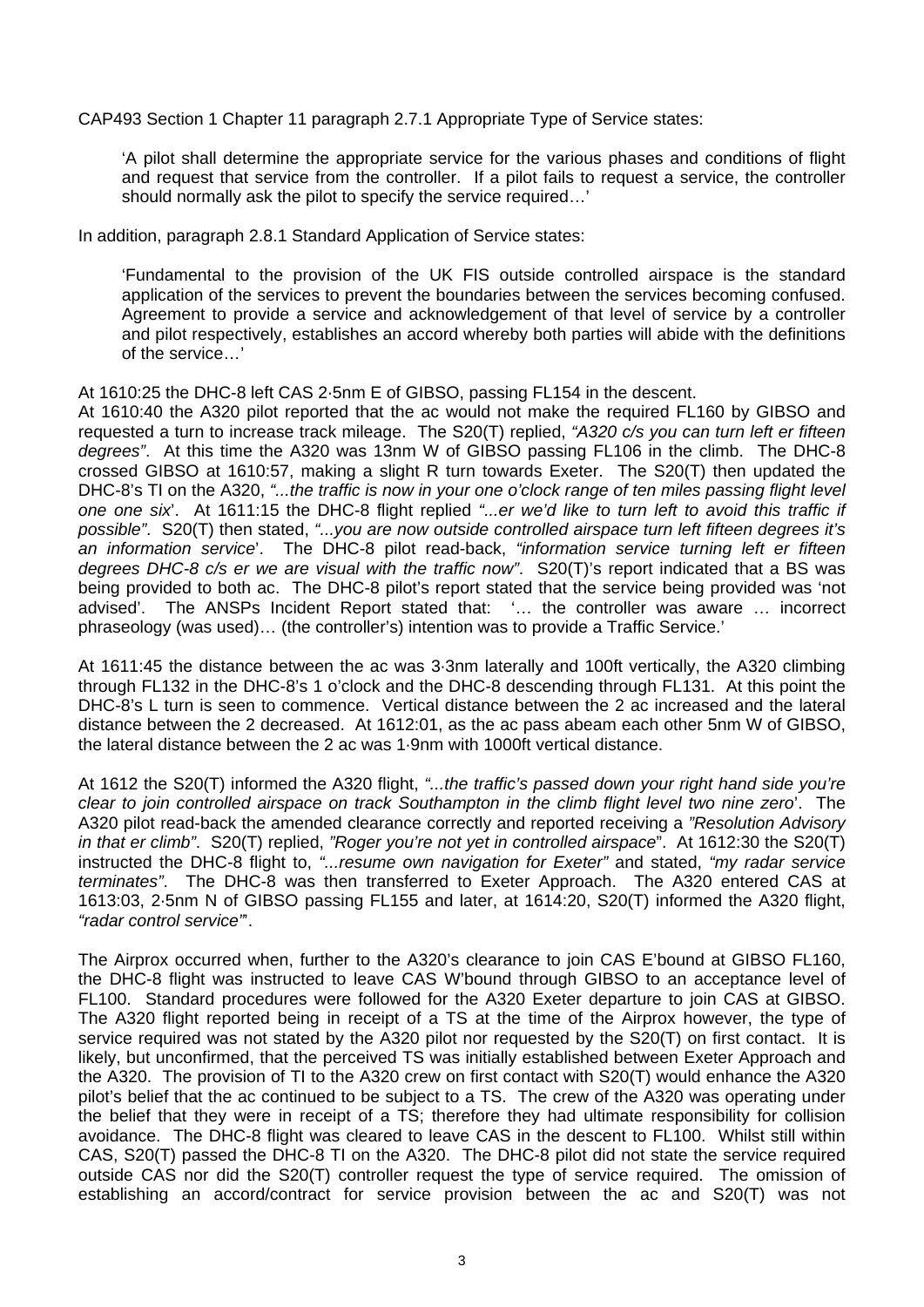commensurate with the fundamental provision of flight information services outside CAS, i.e. there was a lack of standard application. The DHC-8 flight was outside CAS for approximately 1min before being informed as such and was then informed by S20(T) that it was under an 'information service'. An 'information service' is not one of the UK Flight Information Services. The DHC-8 pilot read-back 'information service' but did not challenge the controller as to what this service was. The S20(T) controller's report stated that a BS was being provided to both flights; however, the ANSP showed that the controller had intended to give a TS. This may be borne-out by the provision and updating of TI by S20(T) to both ac. The provision of TI would indicate that S20(T) considered the 2 ac to be in likely confliction. The A320 crew requested a deviation of track to the L in order to attain the required level at GIBSO and this took the A320 N of the DHC-8's track to GIBSO. However, the DHC-8's own navigation to Exeter, after GIBSO, continued to take the DHC-8 towards the A320. Both crews were visual with each other's ac and the DHC-8 crew instigated, by request, a manoeuvre to the L to avoid the A320.

The Airprox resulted from 2 conflicting clearances through GIBSO issued by the S20 controlling team. S20(T)'s TI to both flights aided the pilots' awareness of each others' ac and an avoiding manoeuvre was undertaken by the DHC-8. This Airprox highlighted a lack of standard application of the UK Flight Information Services, with particular respect to ac leaving and joining CAS. The type of service provision outside CAS was not established between the pilots and controller involved and, whilst not considered directly contributory to this Airprox, was considered to be outside the prescribed requirements for service provision as stated in CAP493 and the UK AIP.

## **PART B: SUMMARY OF THE BOARD'S DISCUSSIONS**

Information available included reports from the pilots of both ac, transcripts of the relevant RT frequencies, radar video recordings, reports from the air traffic controllers involved and reports from the appropriate ATC authorities.

The discussion initially focussed on the provision of ATSOCAS to both flights in the absence of Western Radar. The NATS Advisor informed Members that from the ANSP perspective, both flights were not on clearances per se. The DHC-8 had been cleared to leave CAS by descent and had been given an acceptance level from Exeter whilst the A320 had been given a level at GIBSO to enter CAS. A CAT Member believed that normal SOPs for these CAT flights would be for the crews to seek a DS whilst within the Class G airspace portion of their flight W of GIBSO. In this case, although the level of service was not stated to the A320 flight - the crew thought they were under a TS - and an 'Information service' was offered and accepted by the DHC-8 crew, it appeared that the S20T was endeavouring to provide a TS to both flights. Both crews were responsible for requesting the level of service from the ATSU although S20T might not have been able or willing to give a DS, a secondary task to the primary task of providing RCS within CAS. A controller Member thought that Exeter would have been aware of the potential confliction and the Western Radar closure so could have provided a DS to both. That said, Exeter had transferred the A320 in accordance with the MATS Part 2 procedures, which Members believed was appropriate as the DHC-8 still within CAS and the subject ac were going to pass when very close to GIBSO. The information passed by S20T to both flights was, for all intents and purposes, the same as would have been given under a TS. Both crews' SA was enhanced by the TI given and had afforded them a reasonable time to assimilate and act on the information. Both crews saw each other's ac on TCAS; the A320 crew had requested a L turn to increase track distance for their climb and to avoid the DHC-8, whose crew also saw the potential conflict and requested a L turn. TCAS TAs were generated on both flightdecks and visual acquisition was made, the ac passing separated by 1000ft vertically and 1·9nm horizontally on parallel opposing tracks; the A320 crew received a momentary RA as they passed. Members agreed that both crews had fully discharged their responsibilities with respect to maintaining their own separation from other traffic within Class G airspace and this Airprox could be classified as a sighting report where the actions taken had removed any risk of collision.